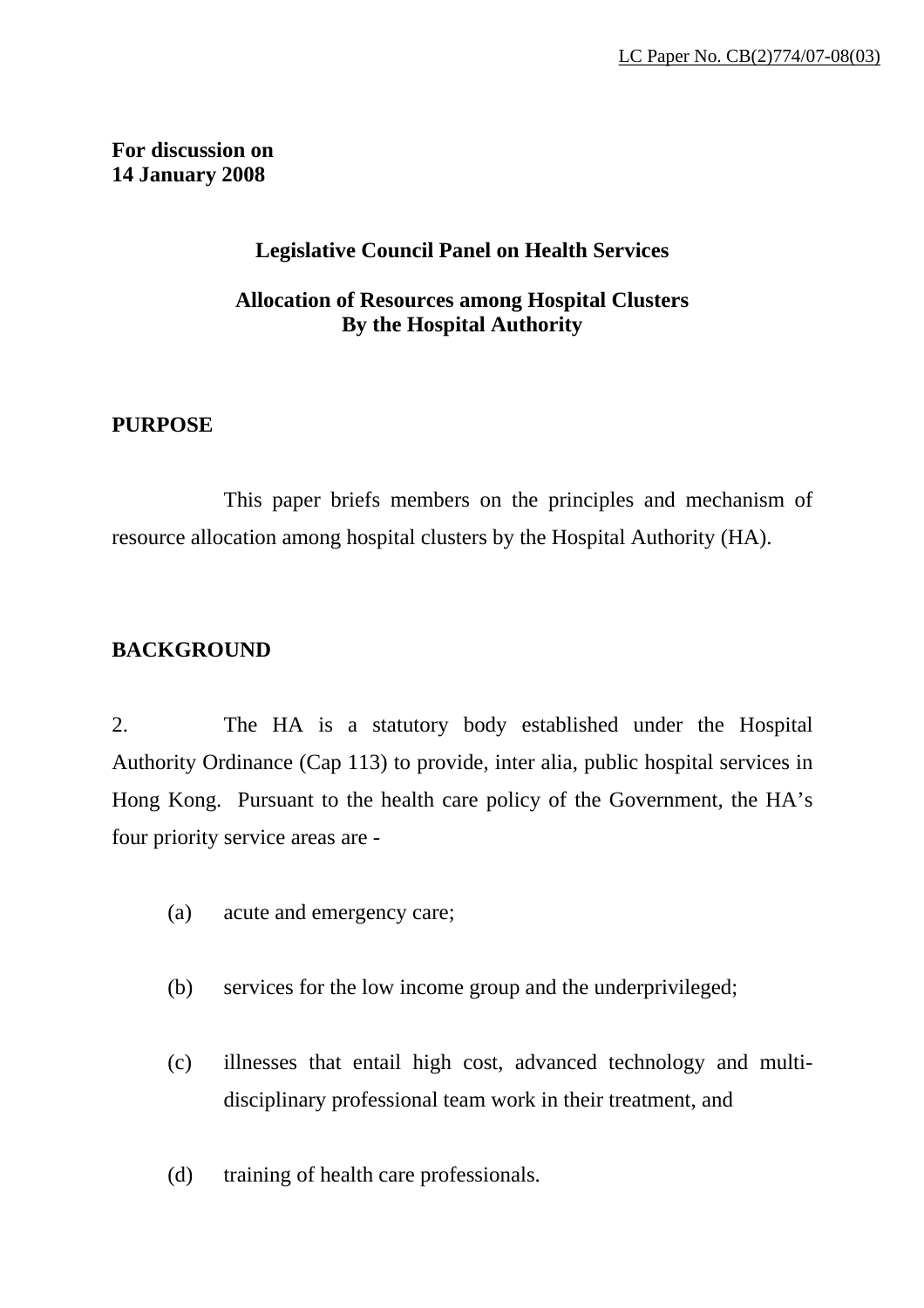3. The services of the HA are delivered through seven hospital clusters, with each comprising a well-balanced mix of acute and convalescent/rehabilitation hospitals to provide a full range of health care services. The clustering arrangement enables clear delineation of roles of different hospitals within each cluster and delivery of health care services in a cost effective manner. It also minimizes duplication of services and allows collaboration and complementary support amongst hospitals.

4. The HA receives annual subvention from the Government to support and finance the delivery of public health services. The level of subvention is determined having regard to the resources required to maintain the existing level of services, and to cope with new service demands arising from demographic changes, technological advancements, and the continuous pursuit of service improvement in the light of rising expectation from the public, etc.

5. To ensure the best use of resources for the delivery of quality service to the public, the HA has been adopting an approach that integrates its service planning and resource allocation through a structured framework and defined process that involves various stakeholders. The principles and mechanism involved are set out in the ensuing paragraphs.

# **INTEGRATED SERVICE PLANNING AND RESOURCE ALLOCATION IN HA**

#### Formulation of HA annual plan

6. The formulation of the HA annual plan is the central exercise which translates the corporate vision and mission into strategies, goals and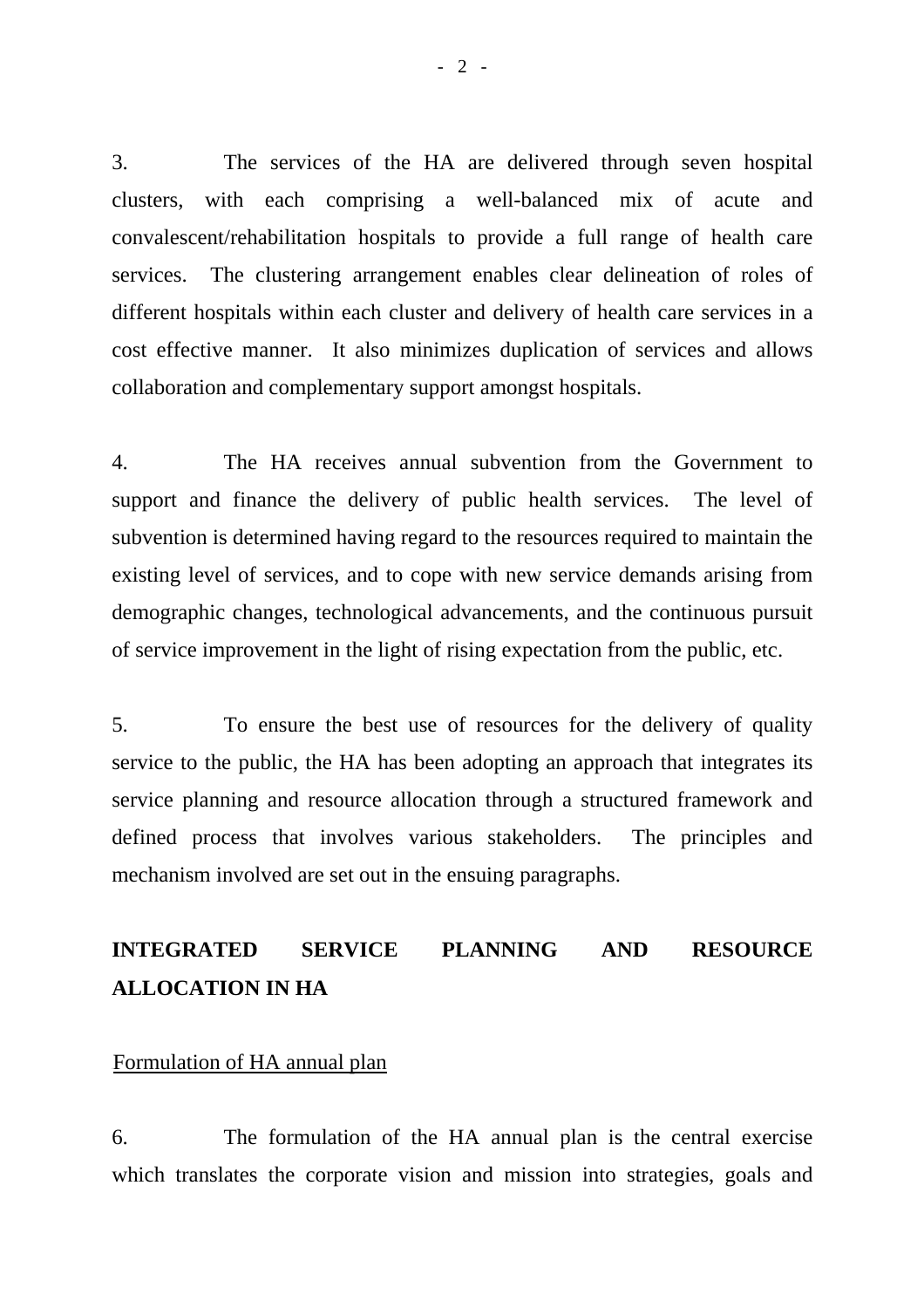service targets at the levels of clusters and individual hospitals. The drawing up of the annual plans at the hospitals and cluster levels are guided by the overall direction and priority service planning at the corporate level. In general, the service plans are developed to address certain identified key strategic challenges, such as to -

- (a) implement a planned response to increasing service demand,
- (b) continuously improve service quality and safety,
- (c) keep modernising HA,
- (d) build people first culture, and
- (e) maintain financial sustainability

The annual plans of individual hospitals and cluster are then developed, having regard to the service priority areas, baseline service level as well as new initiatives and service programmes.

7. The annual plan at each hospital is formulated at the management level and discussed by the respective Hospital Governing Committees where applicable. The annual plan of individual hospitals would form the basis for developing the cluster plan.

8. The cluster plan sets out the future challenges, major initiatives, and service targets to meet the demands of the communities covered by their respective catchment area. Specifically, the plans from hospital clusters may also contain proposals on innovative clinical programmes and service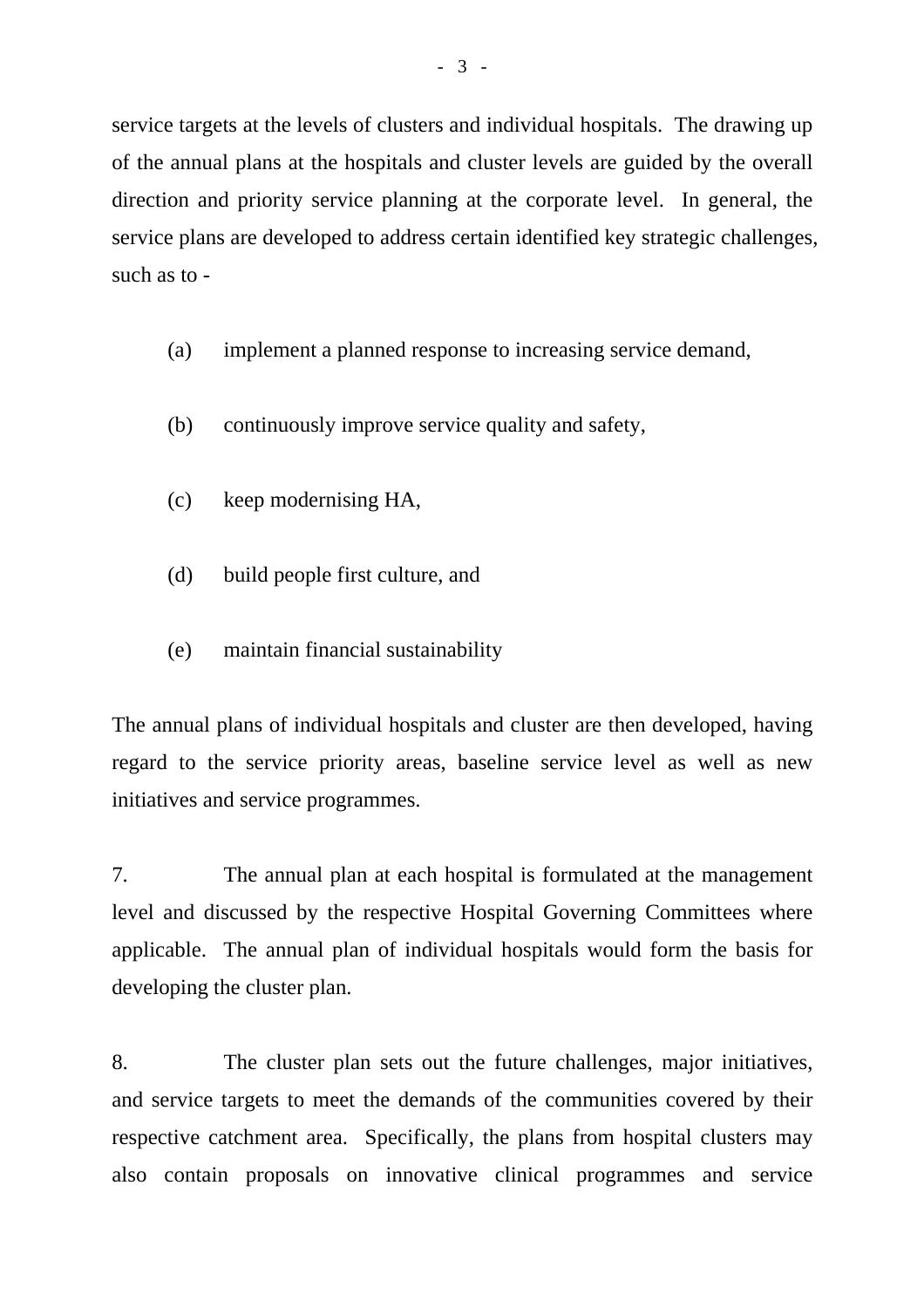reorganization to optimize service efficiency at the cluster level. Such clinical programmes are selected from various programmes proposed by the central specialty coordination committees<sup>[1](#page-3-0)</sup> on the basis of the prevailing disease burden, evidence on clinical and cost effectiveness, clinical impact and the extent of achievability.

9. The annual plans from clusters would in turn form the basis for developing the HA annual plan, which gives an overview of the major direction, priority areas and programme initiatives as well as the service plans of individual clusters including the relevant targets and key performance indicators. In the process of drawing up its annual plan, the HA would engage members of the HA Board, executives of both the HA Head Office and clusters, representatives of staff groups and community leaders. The HA annual plan would also be published after consideration and endorsement by the HA Board.

#### Formulation of HA budget and allocation of resources among/within clusters

10. The processes of drawing up the HA annual plan and the budget are closely linked. In preparing for the budget for a year, due consideration is given to the several key factors, including Government's policies and funding, expenditure and income projection, and other sources of funding to meet the requirements for delivering the services in accordance with the annual plan.

11. The allocation of resources among hospital clusters is basically premised on the annul plans. In general, the following considerations are taken into account -

 $\overline{a}$ 

<span id="page-3-0"></span> $1$ . The HA has formed central coordinating committees under different specialties to consider issues relating to the delivery and development of services of respective specialties.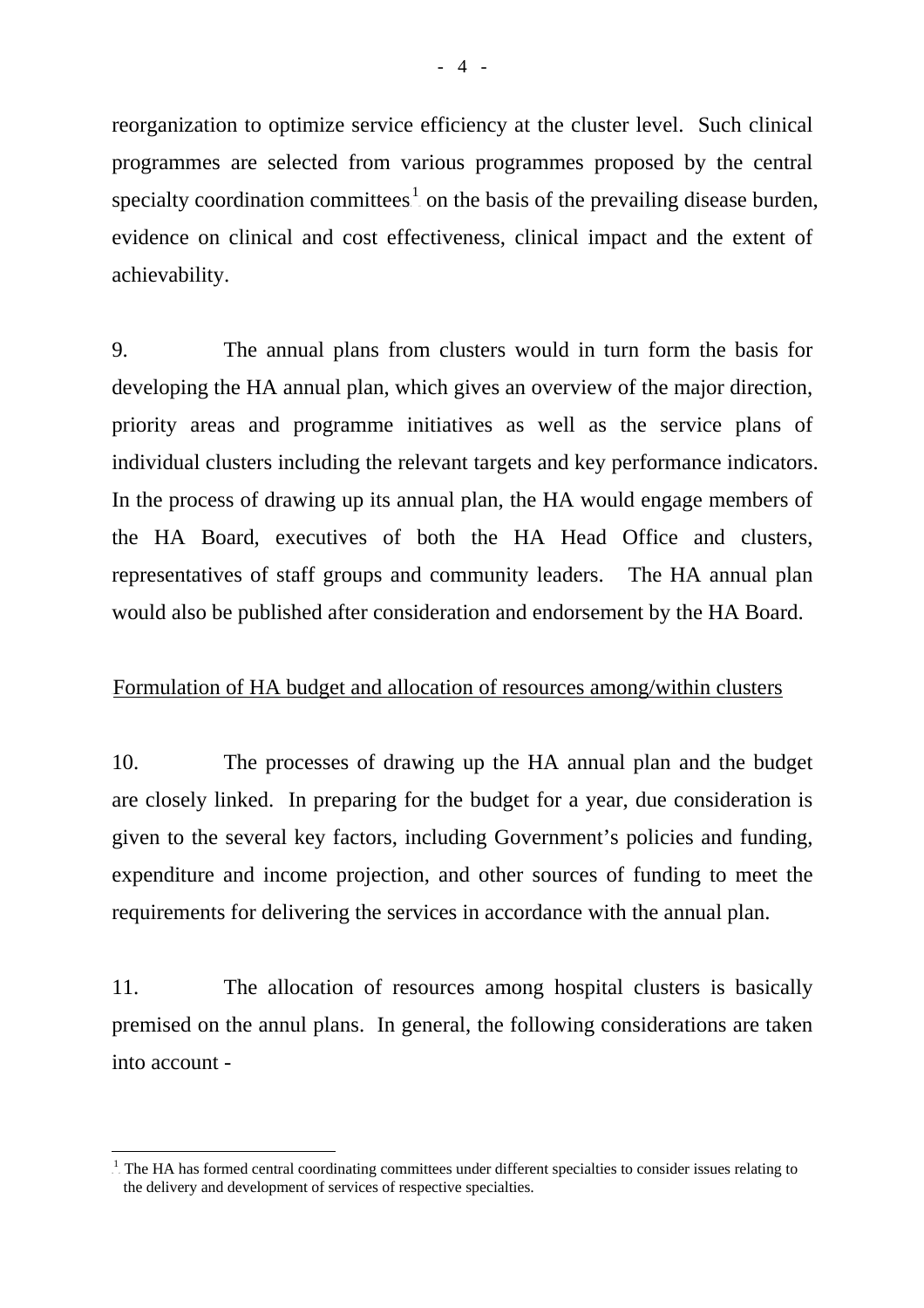(a) Baseline resource requirement for maintaining the delivery of the required level of services

#### *Provision of primary and secondary services*

A comprehensive range of primary and secondary services are being provided in all hospital clusters, including 24 hour accident and emergency care, in-patient service supported by different specialties, day services, outpatient services and rehabilitation and community services. Baseline resources would be allocated to clusters for delivery of these core services. The HA would also take into consideration the size of population, demographic profile and service utilization pattern of each cluster for necessary adjustment to its funding allocation to allow specific cluster to maintain, develop and expand its current service as appropriate.

#### *Provision of tertiary and highly specialized services*

These services, such as organ transplants, open heart surgery, severe burns, clinical oncology that have relatively small number of caseloads and require some state-of-the-art technologies, equipment and comprehensive supporting facilities for delivery, are provided by tertiary services centres at designated hospitals. The purpose of such arrangement is to achieve cost-effectiveness by concentrating expensive equipment technology, and to ensure the quality of services by pooling together the experience and expertise of health care professionals. Clusters with designated centres for the provision of such tertiary services would have their allocation adjusted to reflect their specific resource requirements.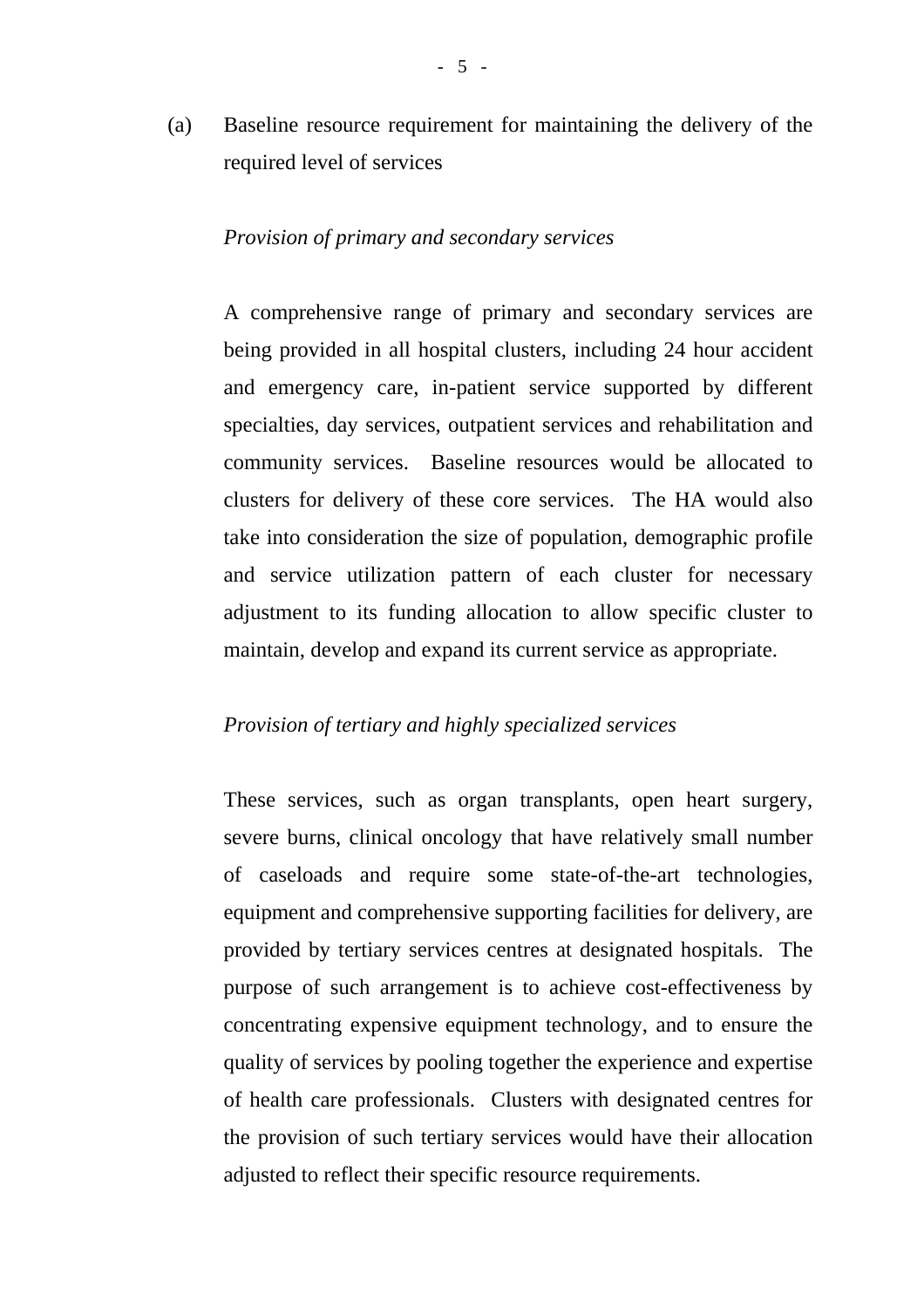(b) Additional requirements for new initiatives and designated programmes

 Additional funds would be allocated for the implementation of new initiatives and service programmes for addressing the demand at specific clusters, in particular the demand arising from opening of new services and facilities and enhancement of services in specific areas such as treatment for cancer and renal patients. The HA would also consider the innovative clinical programmes and service rationalization plans at cluster level, prioritize these new programmes and initiatives and earmark funding for the clusters for implementation.

(c) Other factors with resources implications

 The HA would also take into account other factors such as the requirements for upgrading of facilities as necessitated by technology advancement, purchase of new drugs and pharmaceutical items, manpower training and education, etc. in the process of resource allocation to clusters.

12. Both the HA budget and the resource allocation among hospital clusters are put to the Finance Committee and the Administrative and Operational Meeting of the HA Board for consideration and endorsement. The allocation of resources within each cluster is essentially based on the service programmes and targets as defined in the process of drawing up the annual plan. The management of the respective cluster would allocate resources to their hospitals having regard to the service priority areas, baseline service requirements, as well as the implementation of any reorganization/